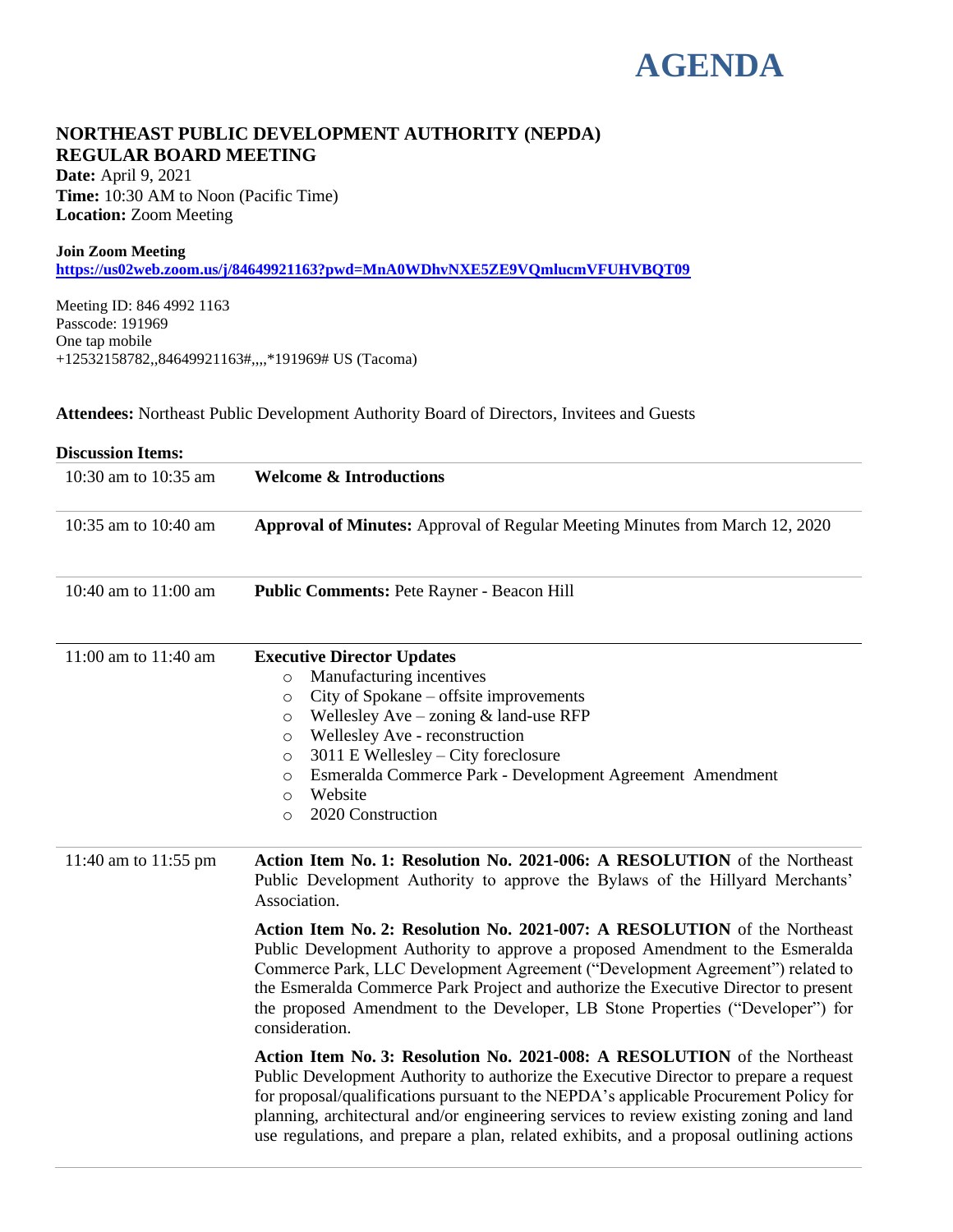# **AGENDA**

necessary to facilitate the development of E. Wellesley within the NEPDA boundaries as a commercial mixed-use corridor.

11:55 am to 12:00 pm **Notable items, Around the Room, Closing**

**NEXT MEETING**: May 14, 2021, 10:30 AM to Noon. By Zoom, or at the Northeast Community Center, 4001 N Cook Street, Spokane, WA 99207 (south conference room, lower level).

# **DISCLOSURES**

**AMERICANS WITH DISABILITIES ACT (ADA) INFORMATION:** The City of Spokane is committed to providing equal access to its facilities, programs and services for persons with disabilities. Individuals requesting reasonable accommodations or further information may call, write, or email Human Resources at 509.625.6363, 808 W. Spokane Falls Blvd, Spokane, WA, 99201; or. Persons who are deaf or hard of hearing may contact Human Resources through the Washington Relay Service at 7-1-1. Please contact us forty-eight (48) hours before the meeting date.

**EXECUTIVE SESSION**: An Executive Session may be called during the meeting. The purpose must be announced and is limited by RCW 42.30.110. Examples include: (1) to discuss with legal counsel litigation, potential litigation and/or legal risks  $(RCW 42.30.110(1)(i))$ ; (2) to consider the acquisition of real estate by lease or purchase when public knowledge regarding such consideration would cause a likelihood of increased price (RCW 42.30.110(1)(b)); and (3) to consider the minimum price at which real estate will be offered for sale or lease when public knowledge regarding such consideration would cause a likelihood of decreased price (final action selling or leasing public property shall be taken in a meeting open to the public)(RCW 42.30.110(1)(c)).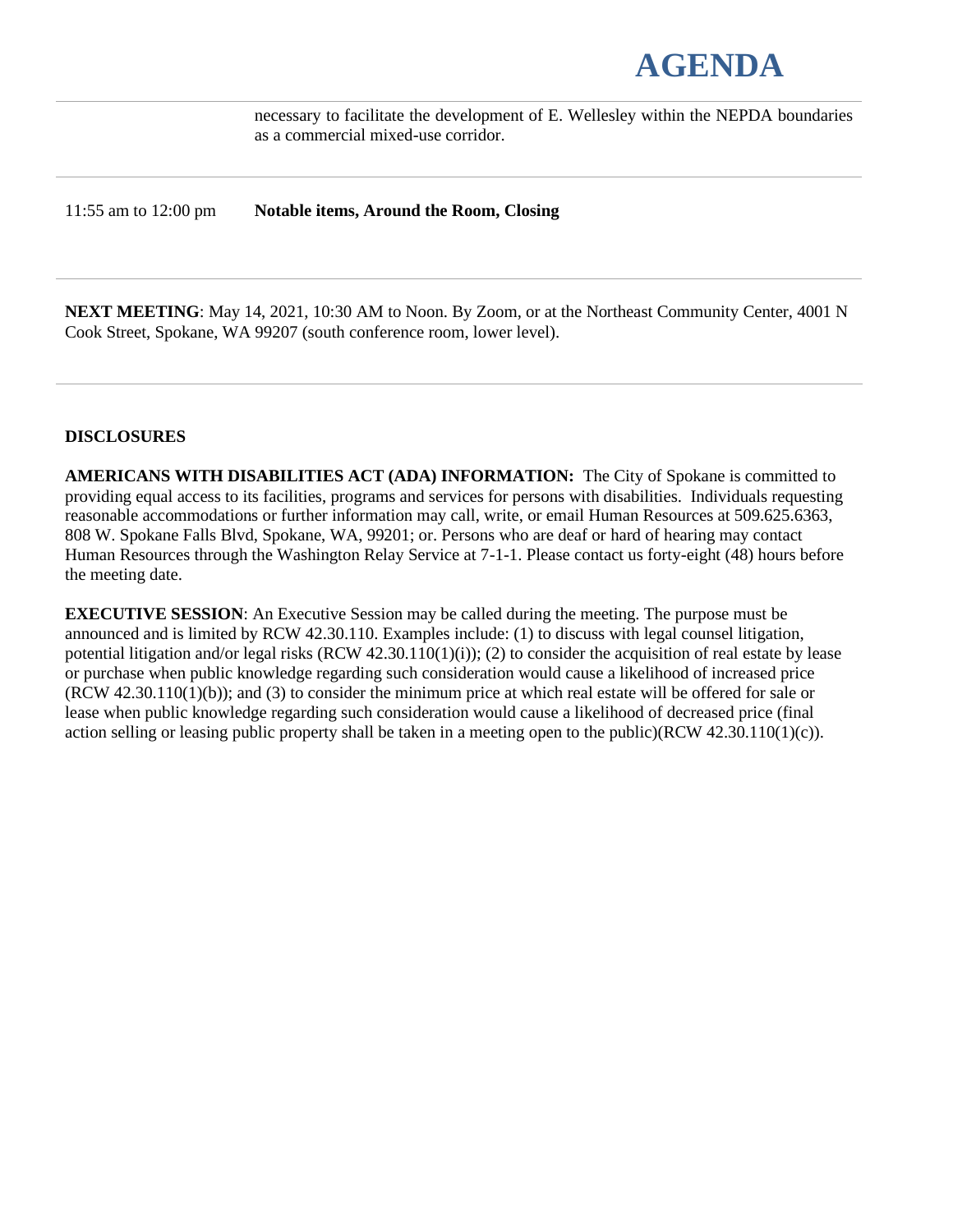# **NORTHEAST PUBLIC DEVELOPMENT AUTHORITY**

# **Date: March, 12, 2021 Meeting Time:** 10:30 AM **Location:** Board Members and Public attendance via Zoom.

# **Welcome and Introductions**

Commissioner Kerns called the meeting to order at 10:34 AM. He noted that a quorum was present.

\_\_\_\_\_\_\_\_\_\_\_\_\_\_\_\_\_\_\_\_\_\_\_\_\_\_\_\_\_\_\_\_\_\_\_\_\_\_\_\_\_\_\_\_\_\_\_\_\_\_\_\_\_\_\_\_\_\_\_\_\_\_\_\_\_\_\_\_\_\_\_\_\_\_\_\_\_\_\_\_\_\_\_\_

#### **Attendees**:

NEPDA Board of Directors

- Josh Kerns
- Michael Cathcart
- Cheryl Stewart
- Cindy Wendle
- Scott Simmons
- Jordan Tampien
- Gerry Gemmill

Not in attendance:

• Michael Cathcart (Shae noted that CM Cathcart was meeting with the Mayor)

Board Staff

- David Guthrie, Executive Director
- Megan Clark, Legal Counsel

#### **Guests**

- Ron Valencia, Spokane County
- Shae Blackwell, City of Spokane

# **Approval of Minutes**

Commissioner Kerns asked if anyone was opposed to approving the Regular Board Meeting Minutes from February 12, 2021. Hearing no objections, a motion was made by Gerry Gemmill to approve the minutes. The motion was seconded by Scott Simmons. The motion passed unanimously.

# **Public Comment**:

 $N/A$ 

# **Board Updates**

 $N/A$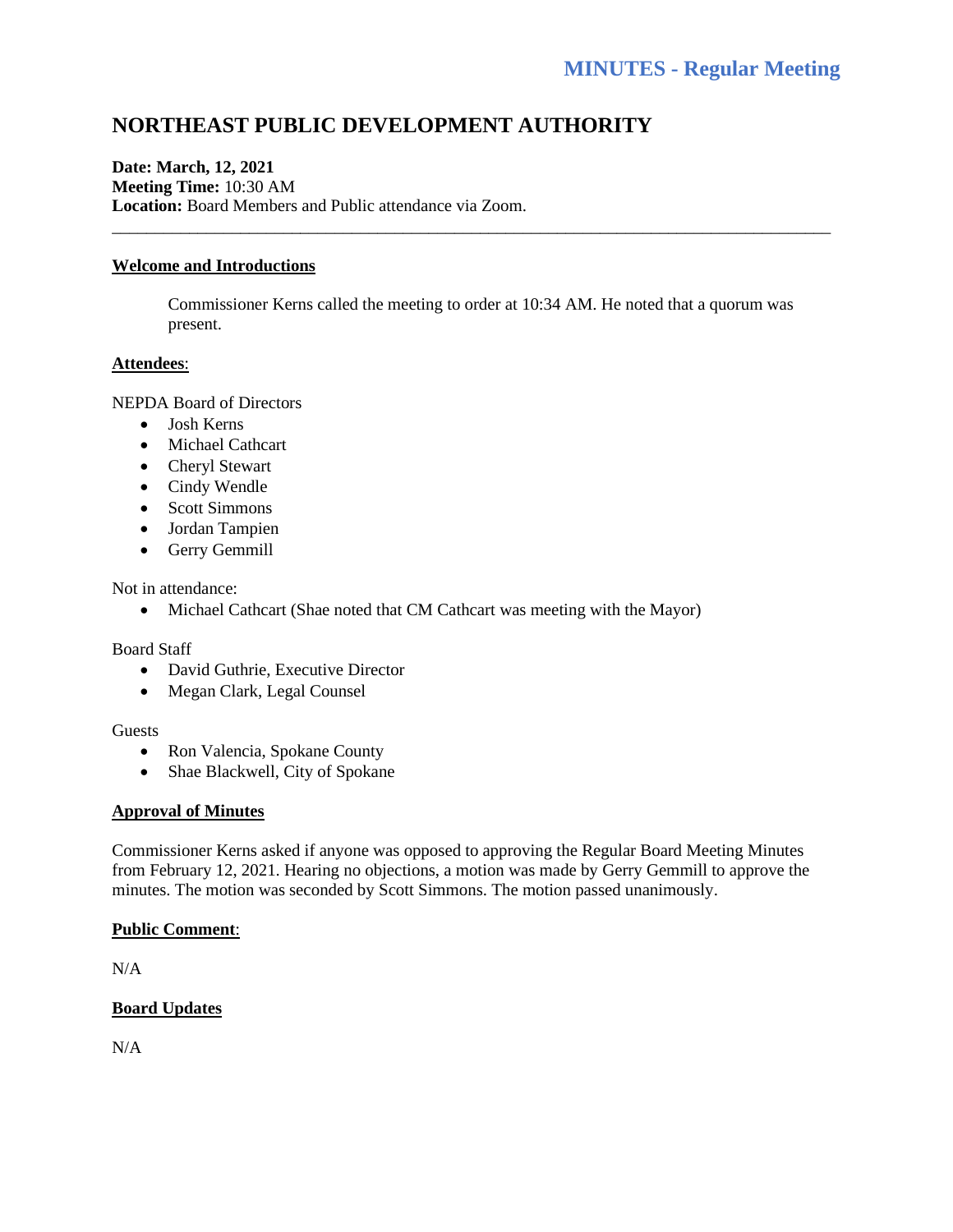# **Executive Director Updates**

The Executive Director provided the following updates:

- The Executive Director noted that Scott Simmons has accepted a position as the CEO of Spokane County. He will leave the City at month end. Gerry Gemmill will retire, and Scott will take Gerry's position on the NEPDA board. This will create a vacancy on the board. The Mayor will appoint a new permanent board member to replace Scott, but no one has been selected at this time. Scott noted that Marlene Feist will be appointed as interim Public Works Director, and would fill his position until a new permanent appointee to the board is announced.
- Hillyard Merchants Association
	- Grants (goal 75K per year for 3 years)
		- **•** Innovia application submitted  $-40K$ 
			- Pending Avista (prepared)  $25K$  application may be submitted July 1<sup>st</sup>
				- Pending Ewing Marion Kauffman Foundation
				- Pending United States Conference of Mayors
				- Pending MJ Murdock Charitable Trust
				- TBD BNSF
	- Next Steps
		- Secure grant funding
			- Jordan Tampien previously mentioned that the East Spokane Business District has used a "Business Match" initiative, where funding sources such as Avista would match local business contributions. This was an effective way to raise funds. The Executive Director noted that he intended to create a similar program for the Hillyard Merchants Association, pending notice of grant award from Innovia and others.
		- **Board outreach** 
			- David Guthrie explained that when we have received notice of grant award, he will conduct outreach to various businesses in Hillyard to recruit a new Hillyard Merchants Association board. We also need to approve the Association bylaws, establish bank accounts, and obtain a City business license. We have filed the Articles and secured an IRS employer identification number (EIN).
	- Downtown Hillyard Trees
		- As a follow up to our prior discussion at the February board meeting, the Executive Director explained that he met with Paul Hamilton and a half dozen or so businesses, so discuss various Hillyard area issues. One issue was the need to pay for water and electricity for downtown Hillyard street trees. Presently, Paul Hamilton is paying these bills, which are about \$1,000 per year. Paul said he doesn't want to be reimbursed, but he does want someone else to start paying these bills. Discussion ensued about having the NEPDA or the City pay these bills. Scott Simmons suggested creating a Business Improvement District to pay these expenses. The Executive Director noted a BID will take several years to implement, and is not presently a viable option. After further discussion, no decision was made.
- Trademarks

David Guthrie explained that Megan Clark had successfully secured trademarks from the State for both "Make It Spokane" and "Spokane Made," which are brand names for the NEPDA and Hillyard Merchants Association respectively. We have not attempted to secure a Federal Trademark at this time.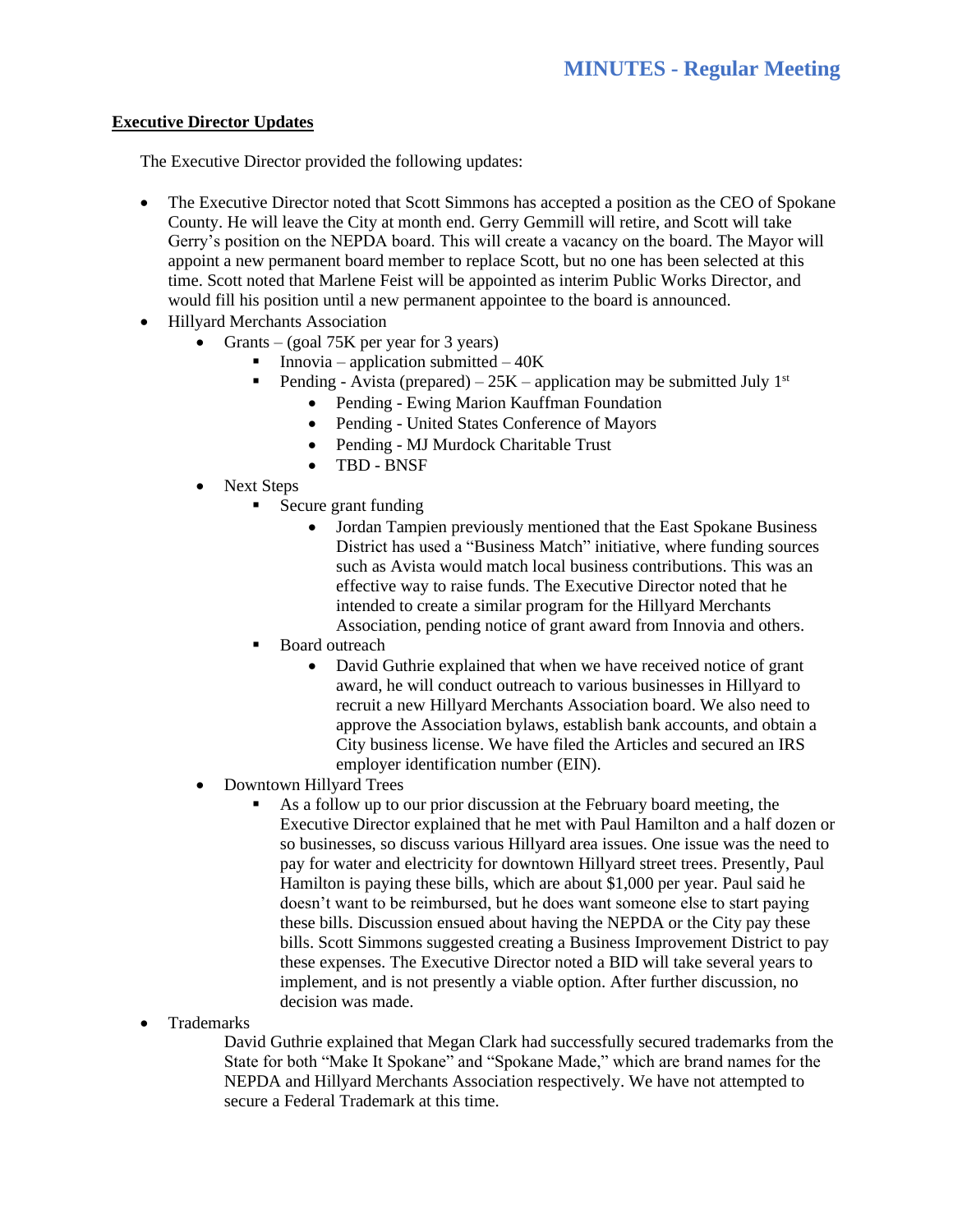- Webmap update
	- David Guthrie noted that the NEPDA/Make it Spokane website "webmap" is not working correctly. The south half of the real estate map works great, but there is missing GIS data in the north half of the map. The EWU intern we hired apparently missed some data, and we will need to hire a GIS consulting firm to correct and or add the missing data. We are discussing this with Maul Foster Alongi, and expect to have the problem corrected in the next few weeks. MFA anticipates it will take about 10 hours to correct the problem(s).
- Employment Security Department
	- The Executive Director explained that there have been two fraudulent unemployment insurance claims filed, which he has disputed. He also noted that a former intern filed a claim as well. In this latter case, the Executive Director filed a report with the State indicating this internship was always considered a temporary position.
- Advantage Spokane
	- Guthrie noted that the Advantage Spokane has been updated, with photos and text that aligns with our new brand strategy, including links to our new websites. He also explained that the NEPDA has received a \$3,500 invoice from GSI for our annual Advantage Spokane Website Partnership fee, and quested whether this is an expense the board wants to pay. In the Executive Director's opinion, there has been little tangible value to the NEPDA by participating. The analytics provided indicate very low user numbers, and we have not received a single business or development lead from our participation on the site. The Executive Director questioned whether this is the highest and best of use of NEPDA dollars. Board discussion ensued. Most questioned whether this expense is justified. Scott Simmons, Michael Cathcart and Josh Kerns all noted that GSI had originally sold the NEPDA board on the fact that this would be an effective business recruitment tool. Despite this representation, there appears to be little or no evidence this has been effective, at least in northeast Spokane. The Executive Director was asked to obtain more data justifying this expense, and or ask GSI to present to the board, justifying continued NEPDA investment.

On a related topic, the Executive Director explained that he had received a proposal from Tilladelse to support the NEPDA and Hillyard Merchants association CRM, newsletter design and content, email marketing, social media, and other marketing and communication requirements in 2021-2022. This bid was very high. As result, Guthrie said he has requested a proposal from a small local marketing agency, with a monthly budget not to exceed \$1,500. The Tilladelse bids were 50K and 80K per year, for NEPDA/Spokane Made, and Hillyard Merchants Association/Spokane Made respectively. He also noted that he has discussed creating a list of vacant shovel ready sites in the NEPDA with Maul Foster Alongi, and distributing this list monthly to the local real estate brokerage community. MFA is preparing a cost estimate for the NEPDA now.

- Federal Appropriations Northeast Revitalization
	- The City of Spokane is proposing a strategic investment in infrastructure to support local neighborhoods, businesses, and citizens as the NSC is built to connect I-90. The goal is to build roads and infrastructure to "connect" to the NSC.
	- This proposal was sent to Senator Cantwell's office
		- Targeted City investment areas include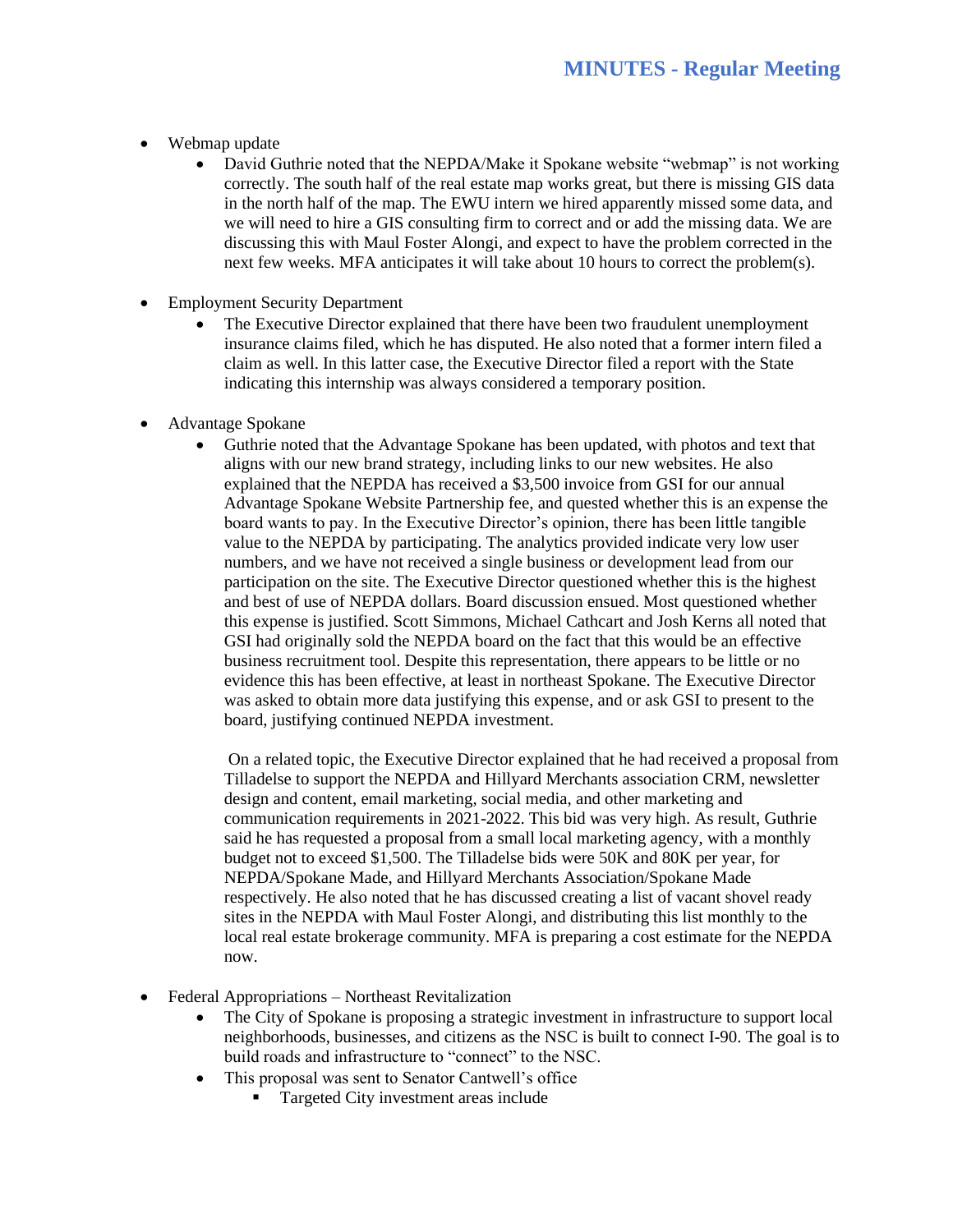- NEPDA
- East Central
- Division St Downtown to Farwell Rd.
- 2021 Top 10
	- The Director asked everyone to review the proposed NEPDA priorities, and provide feedback.
- 2021 Budget
	- There was a brief discussion about the 2021 budget. Guthrie noted that we had successfully shored up our financial position through 2022, and potentially 2023. This depends on how much we spend on special projects, grant applications, local match grant requirements, engineering, consulting, and uncertainty with respect to grant funding awards (revenues). He also noted that we are collecting property tax incremental revenues of approximately \$5,000 a month, but we have not collected any construction or retail sales tax, which should be payable by the County and City at this time. The City and County have been working on a system to pay the PDA for over a year, without success. Kris Becker indicates that the City will resume efforts to develop an automated system to link building permits to parcel data within a PDA next month. Guthrie also noted that LB Stone and the NEPDA are discussing an Amendment to the ECP Development Agreement. If an agreement is reached between the City and LB Stone, this could free up capital for the NEPDA to use for other economic development activities, potentially with higher or more immediate ROI's. .
- Wellesley Ave Reconstruction
	- David Guthrie explained that our EDA grant application to reconstruct Wellesley Ave. application is still pending. While WSDOT had provided a letter of support, allowing the NEPDA to use the NSC/Wellesley interchange work as a local match for a EDA, TIB or BUILD grant, which had also been confirmed by Bill White with T-O Engineering, Teri Stripes with the City of Spokane, and the prior EDA director for the region (Richard Berndt), the new acting EDA director for the region indicates the NSC funding may not be used as a local match for an EDA grant application. The EDA has confirmed that the NEPDA is in an EDA Opportunity Zone, which means we qualify for a 20% local match instead of 30%. This reduces the required local match to approximately \$660,000+, or 20% of \$3.3M (grant request).

Additional discussed ensued about how to fund the "local match" of approximately \$700,000. The Executive Director reminded the board that LB Stone, developer of Esmeralda Commerce Park had requested a delay in the completion of Phase 1, from 2021 to 2028. The board agreed that a delay of this duration was not acceptable. Scott Simmons reiterated our (City/NEPDA) strong support for the Esmeralda project. The board agreed, it is an important catalyst project for northeast Spokane, and that we want to do whatever we can to encourage rapid development of the site.

The Executive Director indicated that he would continue to discuss the terms of possible amendment to the LB Stone/City of Spokane (ECP) Development Agreement with the developer and City legal counsel, to see if mutually agreeable terms and conditions can be reached.